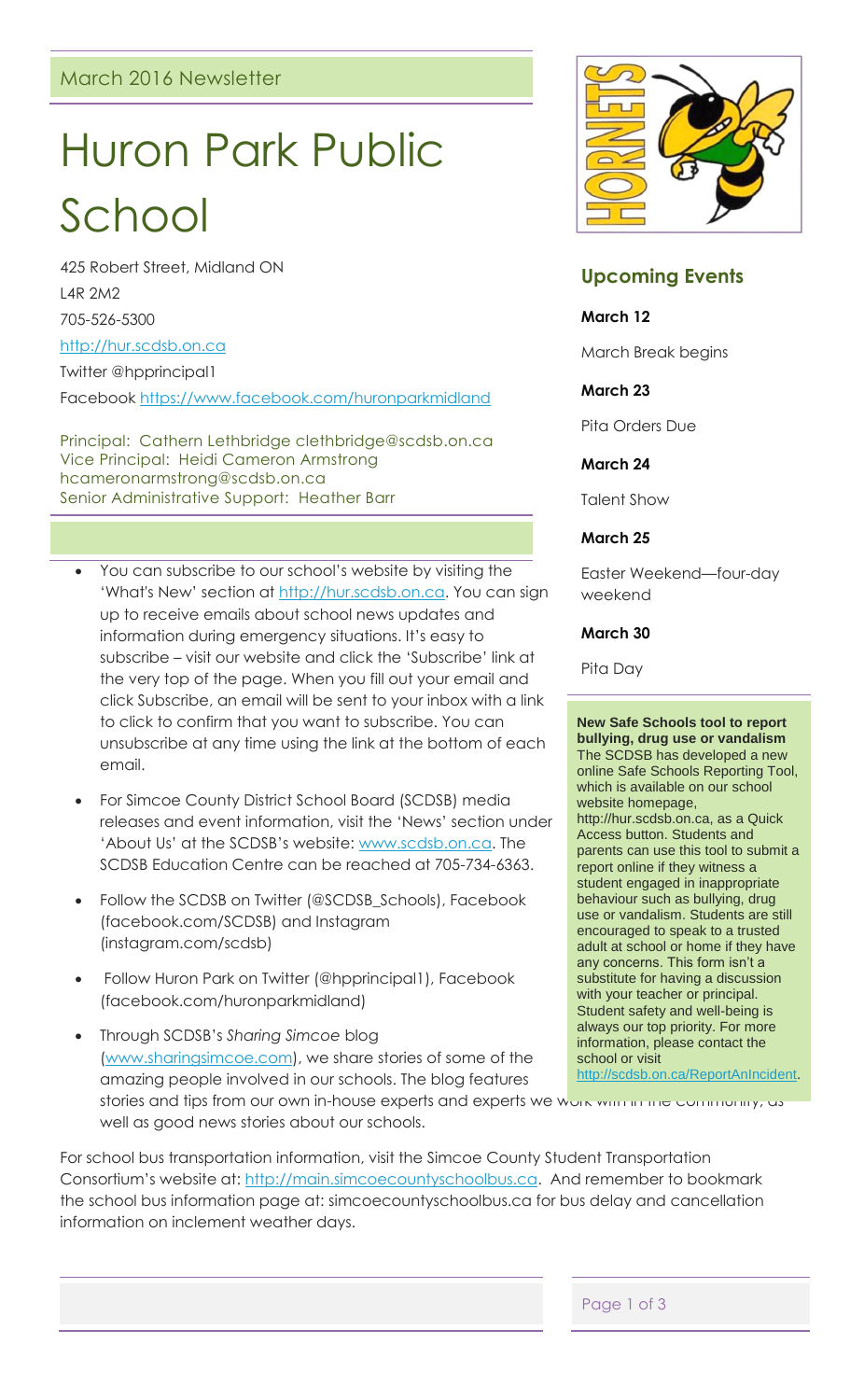#### **Free parenting programs this spring**

The Simcoe County District School Board (SCDSB)'s Learning Centres offer parenting programs to all parents who currently have a child in school. The spring schedule begins in April. These free 'Parents as Partners' programs help parents develop understanding, knowledge, skills and specific techniques that can be used at home to support and encourage the healthy development of their child. For more information and to register, contact Sue Learmonth at 705- 325-9279 x45632.

#### **New Safe Schools tool to report bullying, drug use or vandalism**

The SCDSB has developed a new online Safe Schools Reporting Tool, which is available on our school website homepage, http://hur.scdsb.on.ca, as a Quick Access button. Students and parents can use this tool to submit a report online if they witness a student engaged in inappropriate behaviour such as bullying, drug use or vandalism. Students are still encouraged to speak to a trusted adult at school or home if they have any concerns. This form isn't a substitute for having a discussion with your teacher or principal. Student safety and well-being is always our top priority. For more information, please contact the school or visit [http://scdsb.on.ca/ReportAnIncident.](http://scdsb.on.ca/ReportAnIncident)

#### **Ensure your child's immunization record is up to date**

All families are required to provide the Simcoe Muskoka District Health Unit (SMDHU) with a record of their child's immunization information. This is required by law under the Immunization of School Pupils Act (ISPA). The SMDHU can suspend students whose immunization records are not up to date.

You can update your child's immunization record in one of the following ways:

- Online at: [www.simcoemuskokahealth.org/immsonline](http://www.simcoemuskokahealth.org/immsonline)
- Fax: 705-726-3962
- Call: 705-721-7520 or 1-877-721-7520 ext. 8807

The health unit hours of operation are Monday to Friday from 8:30 a.m. to 4:30 p.m.

#### **Student Film Festival - Students invited to submit films by April 13**

The SCDSB is holding its first-ever student Film Festival. Students from Kindergarten to Grade 12 are asked to submit short videos around the theme "What does belonging look like?" by April 13. Visit [www.scdsbfilmfest.blogspot.ca/](http://www.scdsbfilmfest.blogspot.ca/) for more information and to submit your film! Artists and their families will be invited to view the Film Festival submissions on the evening of May 17 at the SCDSB Education Centre.

#### **Reminder: Safe Arrival on bus cancellations days**

With the recent inclement weather days that have taken place over the past few weeks, we wanted to take a moment to remind you of a couple of processes with our Safe Arrival phone system:

- On days when buses are cancelled due to inclement weather, calls are NOT made to families whose children ride school transportation.
- Families of walking students should call the school if their children are not attending on an inclement weather day.

#### **Pay for field trips, lunch days, etc. with SchoolCash Online**

The SchoolCash Online program is available at our school. Parents have the option to pay online for lunch days and other items. Parents who sign up will receive a notification when a new item becomes available for purchase. Items are personalized to each student. Parents use a secure online account to make payments, and can either make a onetime payment for each item as it occurs, or load money to carry a balance in the online account to make payments in the future. To create an online account, go to [https://simcoecounty.schoolcashonline.com/.](https://simcoecounty.schoolcashonline.com/) Please contact the school office with any questions.

#### **Reminder: School playground safety in the spring**

The sun is warming things up, days are getting longer and many students are itching to get back on the school playground equipment. While it's hard to say 'no' to those eager faces, it's important to make sure the equipment is safe and ready to be played on.

Over the winter, school play structures have to be closed. The closure is for many reasons. The main reason is that snow and ice change the surface of the ground surrounding the play structure, packing the sand/gravel/mulch into a hard, packed surface, which can be a significant fall hazard. Inspections are done on equipment daily by the school principal or designate during the school year starting on April 1 and ending on October 31. These inspections are to ensure that there are no obvious hazards, broken equipment, vandalism, graffiti, litter, dangerous items or play items left behind. There is also an annually inspection by a professional company employing Canadian Certified Playground Inspectors (CCPI).

Each spring, a designated contractor travels to all schools with playground equipment to till the surface to ensure that the sand is no longer compacted before opening the equipment for student use. In some cases, the wear and tear, rain or winter may have washed some sand away and it will need to be replaced.

Playgrounds can be fun learning opportunities for students, so let's all make them safe spaces – we look forward to spring and getting students back on our school playground structures soon!

Page 2 of 3